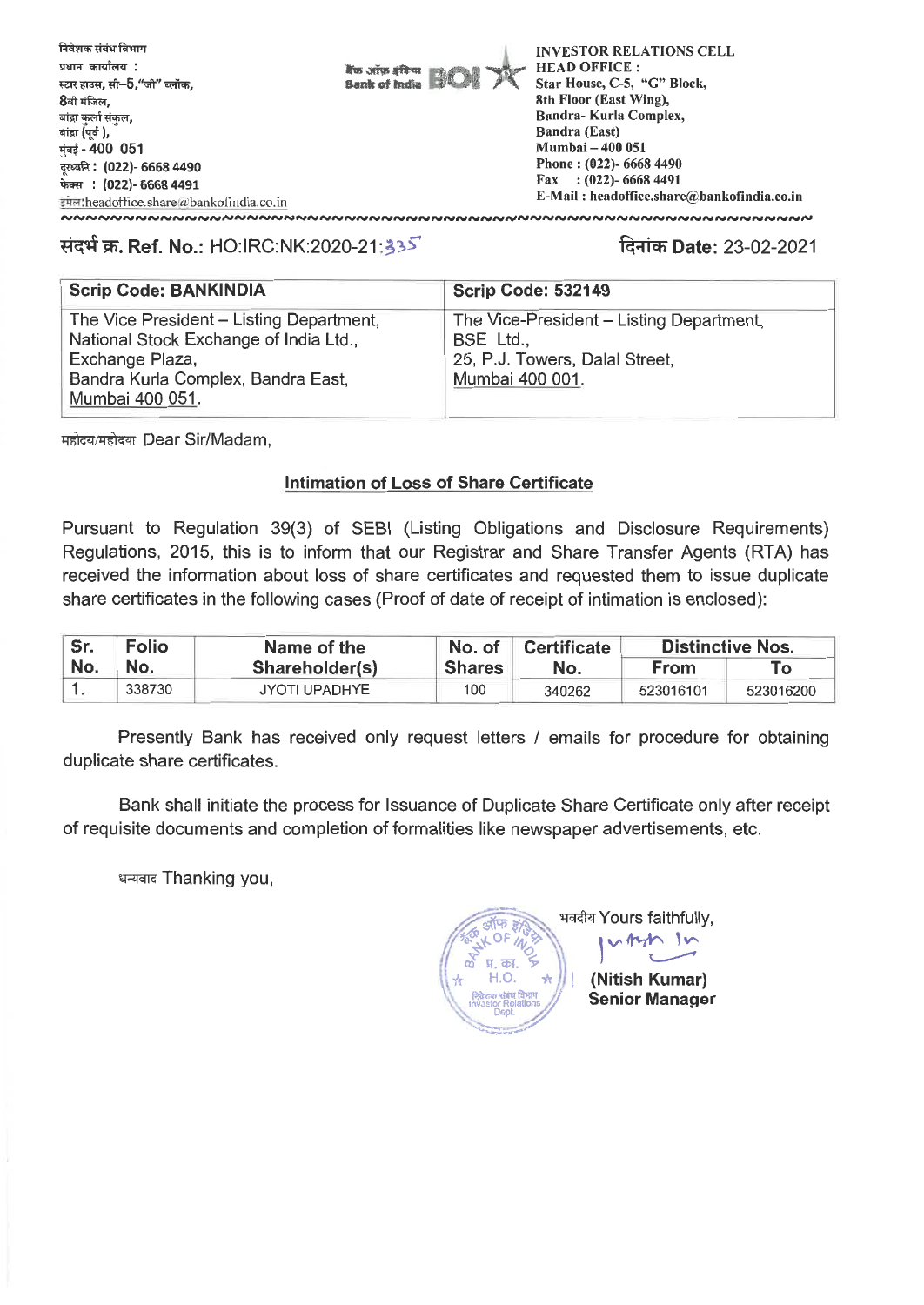# **Investor Relations Department**

| From:<br>Sent:<br>To:<br>Cc:    | bssduplicate@bigshareonline.com<br>Monday, February 22, 2021 15:14<br>Rajesh Venkataraj Upadhya; Investor Relations Department<br>ganesh@bigshareonline.com; jibu@bigshareonline.com;<br>bhagwan@bigshareonline.com; Bssduplicate@Bigshareonline.Com |
|---------------------------------|------------------------------------------------------------------------------------------------------------------------------------------------------------------------------------------------------------------------------------------------------|
| Subject:<br><b>Attachments:</b> | Duplicate Share Intimations Received On: 20210222<br>527800.pdf                                                                                                                                                                                      |
|                                 |                                                                                                                                                                                                                                                      |

**: Th** on links or open attachments unless you recognize the sender and you know the content is safe.

Dear Sir/Ma'am,

Please be informed that in terms of the provisions of the SEBI (LODR) Regulations, 2015, the Company is required to submit information regarding loss of share certificates and issue of duplicate certificates, to the stock exchange within two days of its getting information. Further, the said intimation has to be filed only through the mode of NEAPS filing for NSE and on listing.bseindia.com for BSE and not via hard copy submission.

Accordingly, we are sharing herewith the receipt of the following request for loss of share certificate of the Company by shareholders, to enable you to comply with the said regulatory requirement within the timelines prescribed.

| Client Name                     | Cert. No   Dist. No From   Dist. NO. To   Folio No.   Quantity |            |        |     | Name          |
|---------------------------------|----------------------------------------------------------------|------------|--------|-----|---------------|
| BANK OF INDIA - EQUITY   340262 | 523016101                                                      | 1523016200 | 338730 | 100 | JYOTI UPADHYE |

Should you have any queries in respect of the aforesaid instruction kindly revert back.

Regards,

Bigshare Services Pvt. Ltd.